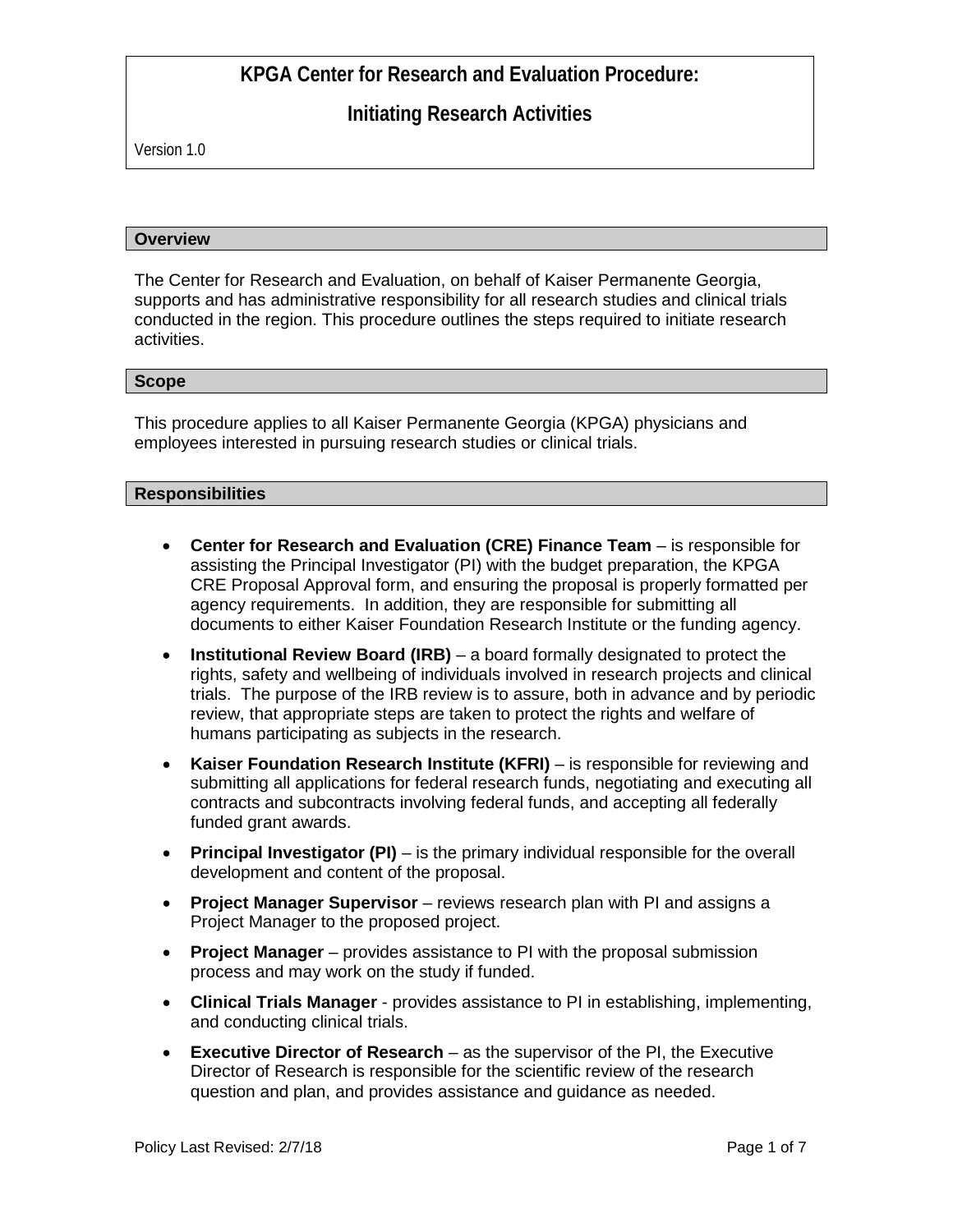## **Initiating Research Activities**

Version 1.0

- **Research Manager** is responsible for conducting the feasibility review of the study to determine the staffing needs and availability of resources, and that adequate funds are being requested. The Research Manager supervises the CRE Finance team.
- **Research Review Committee (RC)** is responsible for the scientific and ethical review of the study on behalf of KPGA. The committee is responsible for assessing the risk to the institution.

#### **Procedures**

### **Pre-Proposal**

A pre-proposal (sometimes called a white paper, letter proposal, letter of intent, preliminary proposal, pre-application, or concept paper) is a short description of the proposed project. If the sponsor requires a pre-proposal the:

- 1. PI formulates research question and works with the Project Manager Supervisor to have a Project Manager assigned to the proposed project. The PI is strongly encouraged to consult with the Executive Director early in the process. The Project Manager will provide the PI with assistance on the pre-proposal submission process. If a preliminary budget is required, the PI and/or Project Manager will work with the CRE Finance team to establish a draft budget and budget justification.
- 2. If the sponsor asks the PI to submit a full proposal, follow the steps below for the applicable prime agency type.

### **For Federal/Sub-Federal Research Proposals:**

- 1. PI formulates research question, creates a draft outline of the research plan, and works with the Project Manager Supervisor to have a Project Manager assigned to the proposed project. The Project Manager will provide the PI with assistance on the proposal submission process. The PI and/or Project Manager will work with the CRE Finance team to establish a draft budget and budget justification. If the budget contains a reduction of our fully negotiated F&A rate, the *KPGA CRE F&A Waiver Request Form* should be completed and routed for approval.
- 2. With the assistance from CRE Finance Team and Project Manager, the KPGA CRE *Proposal Approval Form* is completed. Attached to the *Proposal Approval Form*, is the abstract, proposal, protocol, budget, budget justification, and approved *F&A Waiver Request Form* if applicable. The CRE Finance Team will conduct a final review of the complete package to ensure accuracy of the information and then route it around for approvals. The CRE Proposal Approval Form must be fully completed 10 days prior to the agency due date.
- 3. Executive Director of Research conducts the initial scientific review of the research question and research plan and provides feedback to the PI. The PI is strongly encouraged to consult with the Executive Director early in the process.
- 4. The Research Manager conducts feasibility review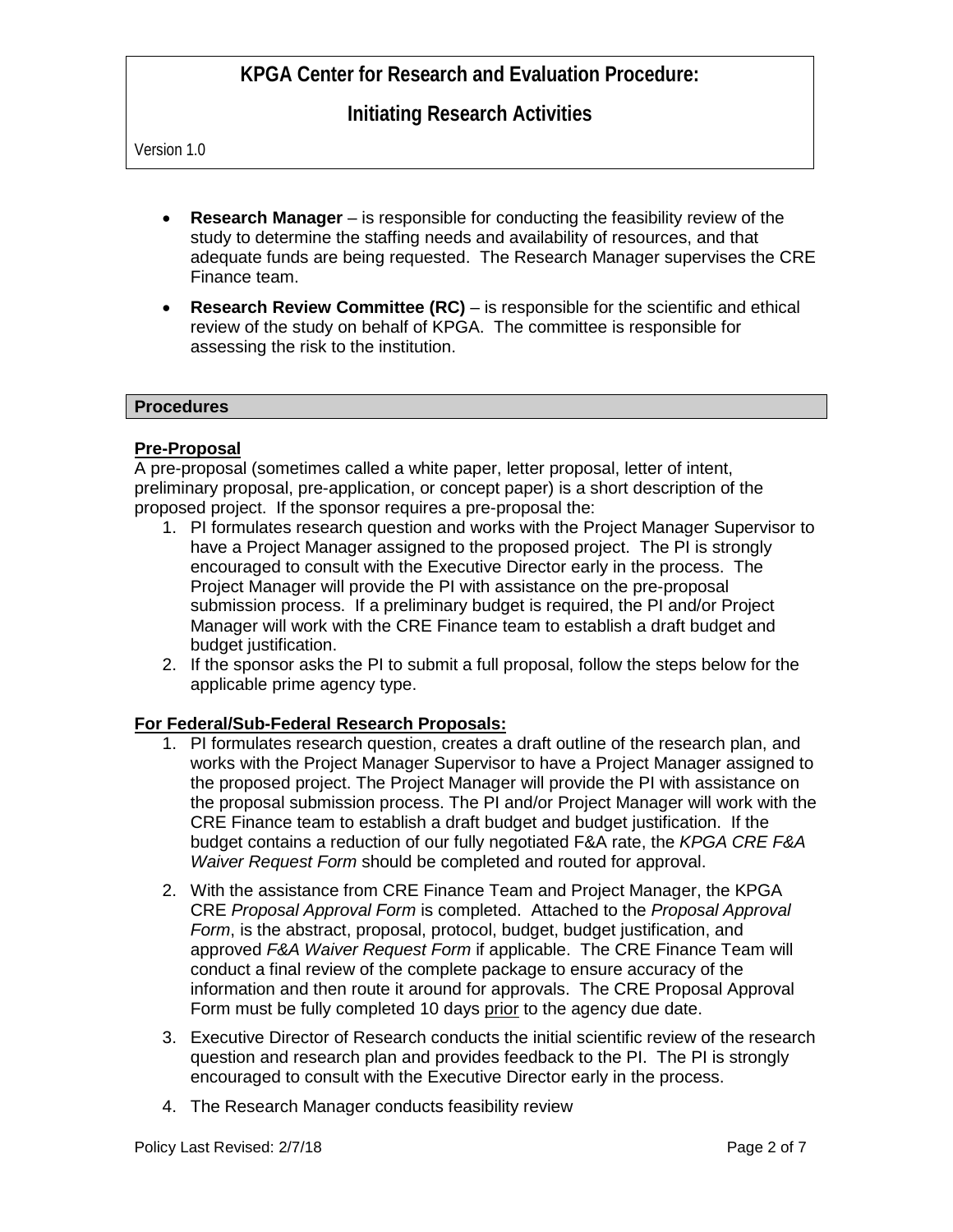## **Initiating Research Activities**

Version 1.0

- 5. Prior to submitting an application for PHS-funded research, investigators are required to complete the Investigator *Conflict of Interest Attestation* form.
- 6. Once all approvals have been obtained, the proposal can move forward in the submission process.
- 7. If any of the following changes occur after the *Proposal Approval Form* has been signed, the updated proposal packet will need to be submitted to the Executive Director of Research for re-approval prior to submission to the funding agency:
	- o Addition or removal of personnel
	- o More than 10% change in personnel effort
	- o Change in F&A rate
	- o Change in the Scope of Work
- 8. The CRE Finance Team will submit the final proposal documents to KFRI for their review, signature, and submission. KFRI requires 5 days prior to the due date for their review and submission.
- 9. The study can be submitted to the RC once the PI has received preliminary notification that their research proposal will be funded.
- 10. Once RC has approved the study, it can then be submitted to the IRB for their approval.
- 11. The CRE Finance Team will work with KFRI on the award acceptance.
- 12. Once the award has been received, the CRE Finance Team will enter the award into the system and generate a project ID.

#### **For Non-Federal Research Proposals:**

- 1. PI formulates research question, creates a draft outline of the research plan, and works with the Project Manager Supervisor to have a Project Manager assigned to the proposed project. The Project Manager will provide the PI with assistance on the proposal submission process. The PI and/or Project Manager will work with the CRE Finance team to establish a draft budget and budget justification. If the budget contains a reduction of our fully negotiated F&A rate, the KPGA CRE *F&A Waiver Request Form* will need to be completed and routed for approval.
- 2. With the assistance from CRE Finance Team and Project Manager, the KPGA *CRE Proposal Approval Form* is completed. Attached to the *Proposal Approval Form*, is the abstract, proposal, protocol, budget, and budget justification. The CRE Finance Team will conduct a final review of the complete package to ensure accuracy of the information and then route it around for approvals. The *CRE Proposal Approval Form* must be fully completed 10 days prior to the agency due date.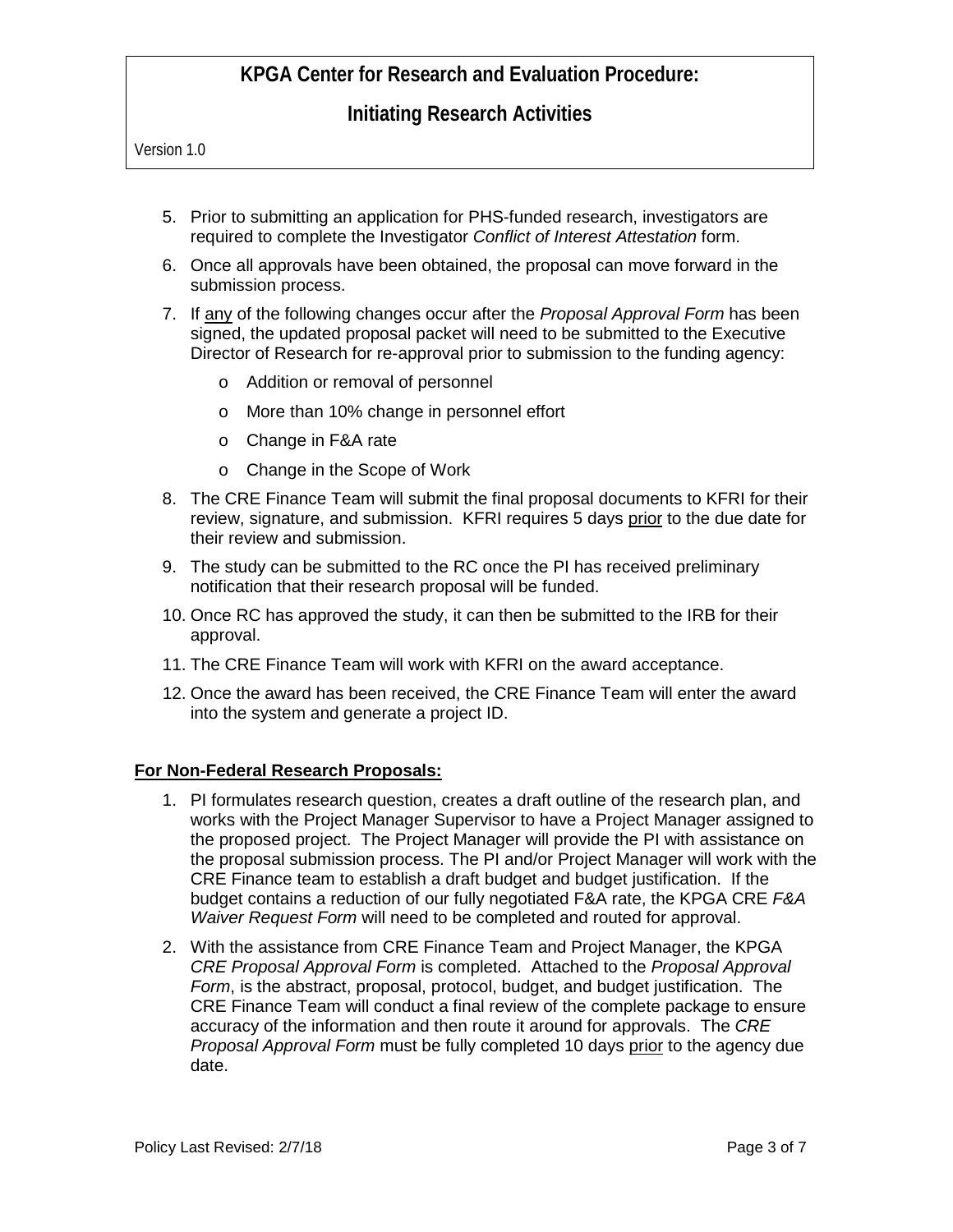# **Initiating Research Activities**

Version 1.0

- 3. Executive Director of Research conducts the initial scientific review of the research question and research plan and provides feedback to the PI. The PI is strongly encouraged to consult with the Executive Director early in the process.
- 4. The Research Manager conducts feasibility review.
- 5. Once all approvals have been obtained, the proposal can move forward in the submission process.
- 6. If any of the following changes occur after the *Proposal Approval Form* has been signed, the updated proposal packet will need to be submitted to the Executive Director of Research for re-approval prior to submission to the funding agency:
	- o Addition or removal of personnel
	- o More than 10% change in personnel effort
	- o Change in F&A rate
	- o Change in the Scope of Work
- 7. The CRE Finance Team will submit the final proposal documents to the funding agency.
- 8. The study can be submitted to the RC once the PI has received preliminary notification that their research proposal will be funded.
- 9. Once RC has approved the study, it can then be submitted to the IRB for their approval.
- 10. Prior to engaging in research activities, investigators are required to complete the Investigator *Conflict of Interest Attestation* form.
- 11. The CRE Finance Team will work with the funding agency on the award acceptance.
- 12. Once award has been received, the CRE Finance Team will enter the award into the system and generate a project ID.

### **For Clinical Trials:**

- 1. The PI and/or Clinical Trial Manager obtains protocol and budget information for clinical trials.
- 2. The PI, along with the Clinical Trial Manager, will complete the *Clinical Trial Feasibility Assessment Checklist*, *Clinical Trial Budget Calculation* form, and the *Representation of Activities Preparatory to Research* (RAPToR) form.
- 3. The Clinical Trial Manager will conduct a final review of the PTR form to ensure accuracy of the information and then submit it to the Programmers for processing.
- 4. With the assistance of the Clinical Trial Manager, the KPGA *CRE Proposal Approval Form* is completed. Attached to the *Proposal Approval Form* is the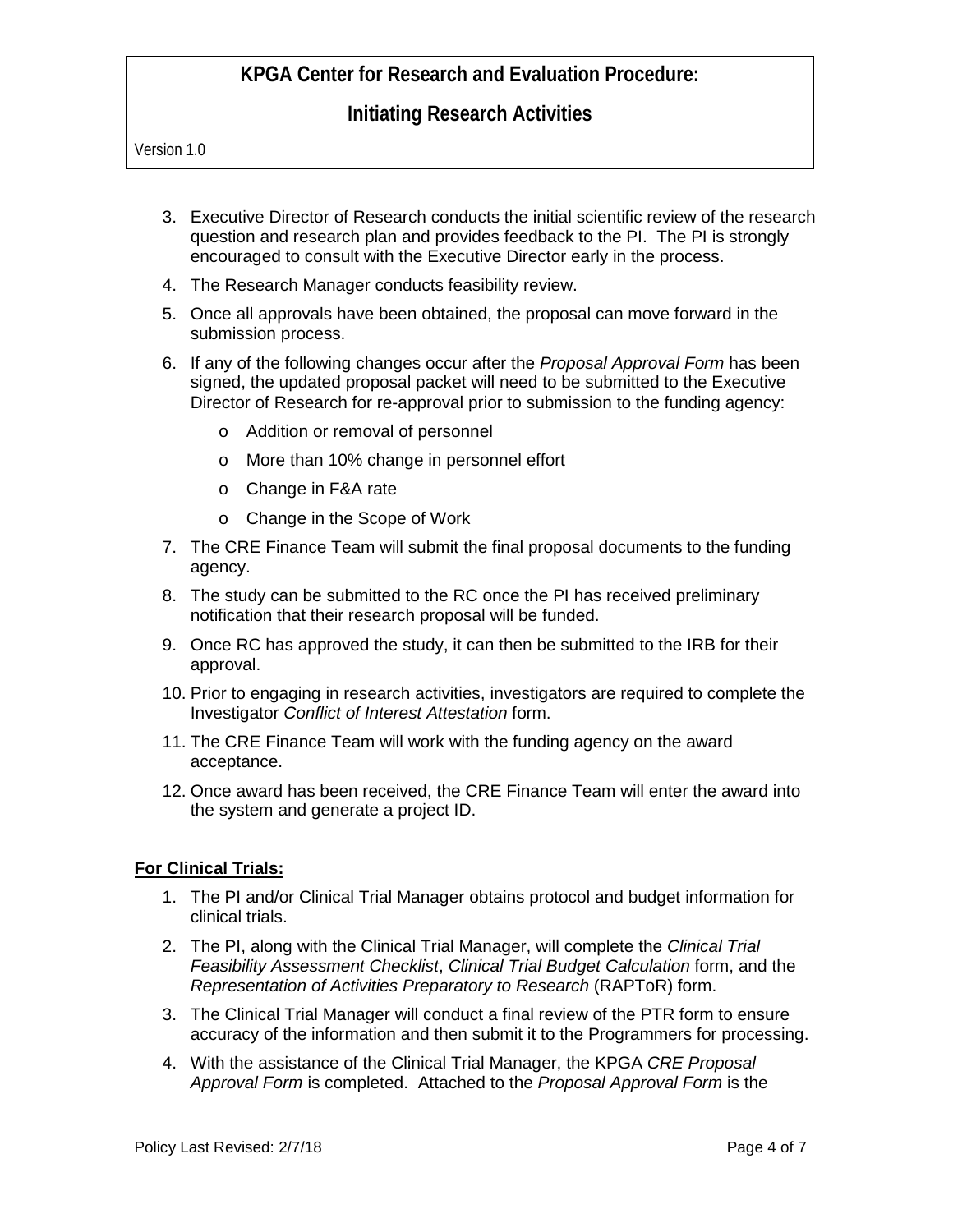**Initiating Research Activities**

Version 1.0

*Clinical Trial Feasibility Assessment Checklist*, the *Clinical Trial Budget Calculation Form*, and the Protocol.

- 5. The Research Manager conducts feasibility review.
- 6. Executive Director of Research reviews and gives approval for the protocol to move forward in the approval process.
- 7. Once all regional approvals have been obtained, the CRE Finance Team will submit the contracting documents for the protocol to KFRI for their review, and contract negotiation.
- 8. The clinical trial is submitted to the RC.
- 9. Once RC has approved the clinical trial, it can then be submitted to the IRB for approval.
- 10. Prior to engaging in research activities, investigators are required to complete the Investigator *Conflict of Interest Attestation* form.
- 11. The CRE Finance Team will work with KFRI on the contract negotiation and award acceptance.
- 12. Once award has been received, the CRE Finance Team will enter the award into the system and generate a project ID.

### **KP Internally Supported Research:**

- 1. PI formulates research question, creates a draft outline of the research plan, and works with the Project Manager Supervisor to have a Project Manager assigned to the proposed project. The Project Manager will provide the PI with assistance on the proposal process. The PI and/or Project Manager will work with the CRE Finance team to establish a draft budget if funding will be provided to support the research.
- 2. With the assistance from CRE Finance Team and Project Manager, the KPGA CRE *Proposal Approval Form* is completed. Attached to the Proposal Approval Form, is the abstract, proposal, protocol, budget, and budget justification. The CRE Finance Team will do a final review of the complete package to ensure accuracy of the information and then route it around for approvals. If applicable, the CRE *Proposal Approval Form* must be fully completed 10 days prior to the submission due date.
- 3. Executive Director of Research conducts the initial scientific review of the research question and research plan and provides feedback to the PI. The PI is strongly encouraged to consult with the Executive Director early in the process.
- 4. The Research Manager conducts feasibility review.
- 5. If any of the following changes occur after the *Proposal Approval Form* has been signed, the updated proposal packet will need to be submitted to the Executive Director of Research for re-approval prior to submission to the funding agency: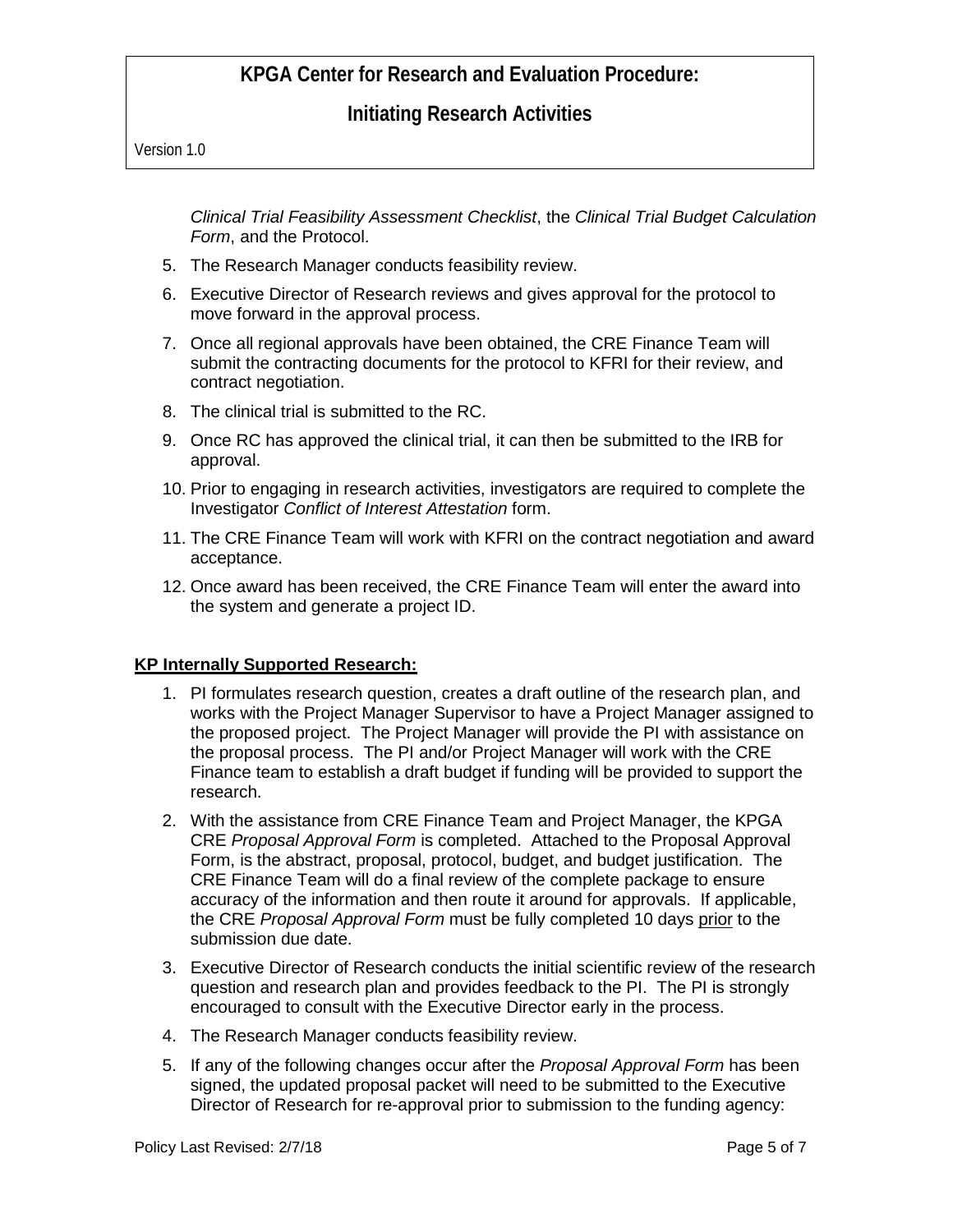**Initiating Research Activities**

Version 1.0

- o Addition or removal of personnel
- o More than 10% change in personnel effort
- o Change in F&A rate
- o Change in the Scope of Work
- 6. Once all regional approvals have been obtained, the PI and/or Project Manager can will submitted the final proposal documents to the funding unit.
- 7. Once intent of funding has been obtained, the study can be submitted to the RC.
- 8. Once RC has approved the study, it can then be submitted to the IRB for their approval.
- 9. Upon IRB approval, the CRE Finance Team will enter the award into the system and generate a project ID.

### **Supporting Documents**

- KPGA CRE Proposal Approval Form (located I:\CHRSE\Proposal Award Finance\Forms and Policies\Forms)
- KPGA CRE F&A Waiver Request Form (located I:\CHRSE\Proposal Award Finance\Forms and Policies\Forms)
- Investigator Conflicts of Interest Attestation Form (located I:\CHRSE\Proposal Award Finance\Forms and Policies\Forms)
- KPGA CRE Clinical Trial Feasibility Check List (located I:\CHRSE\Proposal Award Finance\Forms and Policies\Forms)
- KPGA CRE Clinical Trial Budget Calculation (located I:\CHRSE\Proposal Award Finance\Forms and Policies\Forms)
- KFRI Proposal Submission Process (located I:\CHRSE\Proposal Award Finance\Forms and Policies\Policies Procedures\Budget and Finance User Guides\KFRI submission information)
- KFRI Financial Conflicts of Interest In Research NATL.KFRI.001 (I:\CHRSE\Proposal Award Finance\Forms and Policies\Policies Procedures\National Policies
- KPGA CRE Prep to Research Procedure (located I:\CHRSE\Proposal Award Finance\Forms and Policies\Policies Procedures\CCOR Specific Policies\Data)
- Representation of Activities Preparatory to Research Form (located I:\CHRSE\Proposal Award Finance\Forms and Policies\Forms)